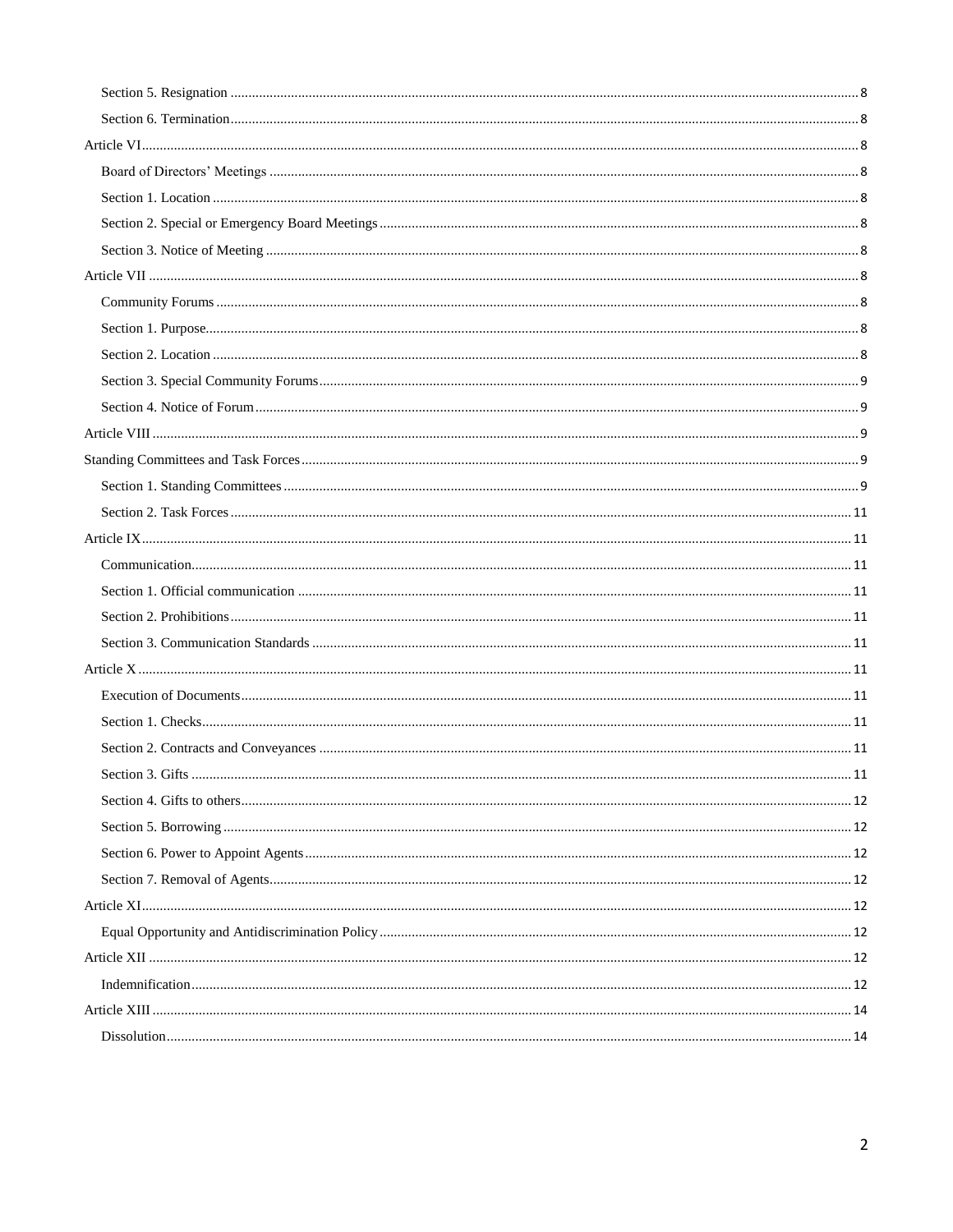# BYLAWS of the South West Pittsburgh Community Development Corporation

# Article I

<span id="page-2-2"></span><span id="page-2-1"></span><span id="page-2-0"></span>Name, Fiscal Year, Term, Bylaws Definition, Bylaw Amendments, Governance Procedures Section 1. Name

The name of the Corporation shall be South West Pittsburgh Community Development Corporation (SWPCDC) It shall be a nonprofit Corporation incorporated under the laws of the Commonwealth of Pennsylvania.

<span id="page-2-3"></span>Section 2. Fiscal Year The fiscal year of the Corporation shall be the calendar year, starting January 1 and ending December 31.

<span id="page-2-4"></span>Section 3. Term The term of the SWPCDC shall be perpetual.

#### <span id="page-2-5"></span>Section 4. Definition of Bylaws

These Bylaws constitute the code of rules adopted by the SWPCDC for the regulation and management of its affairs.

- (1) Amendments: These Bylaws may be amended when necessary by a two-thirds majority vote of the Board of Directors. Proposed amendments must be submitted to the secretary to be sent out with regular Board announcements.
- (2) Evaluation: These Bylaws shall be evaluated every two (2) years to ensure fidelity with the Corporation's vision, mission, and strategic plan.
- (3) Distribution: Bylaws may be distributed to new members and shall be available upon request.

#### <span id="page-2-6"></span>Section 5. Governance Procedures

All Board of Directors' meetings, standing Committee meetings, and Task Force meetings shall be conducted by Robert's Rules of Order.

# Article II

# Purpose, Powers, Service Area, Office Location

#### <span id="page-2-8"></span><span id="page-2-7"></span>Section 1. Purpose

The SWPCDC is organized as a nonprofit Corporation, exclusively for the purpose to promote business and economic development, affordable housing, new housing, and environmentally conscious development. The SWPCDC will serve as a mechanism to promote development initiatives, economic interests, and overall community improvements to ensure the health, safety, and welfare of the Service Area's diverse constituency.

# The SWPCDC will:

(1) Preserve and enhance the Service Area and its institutions through a purposeful and methodical master plan.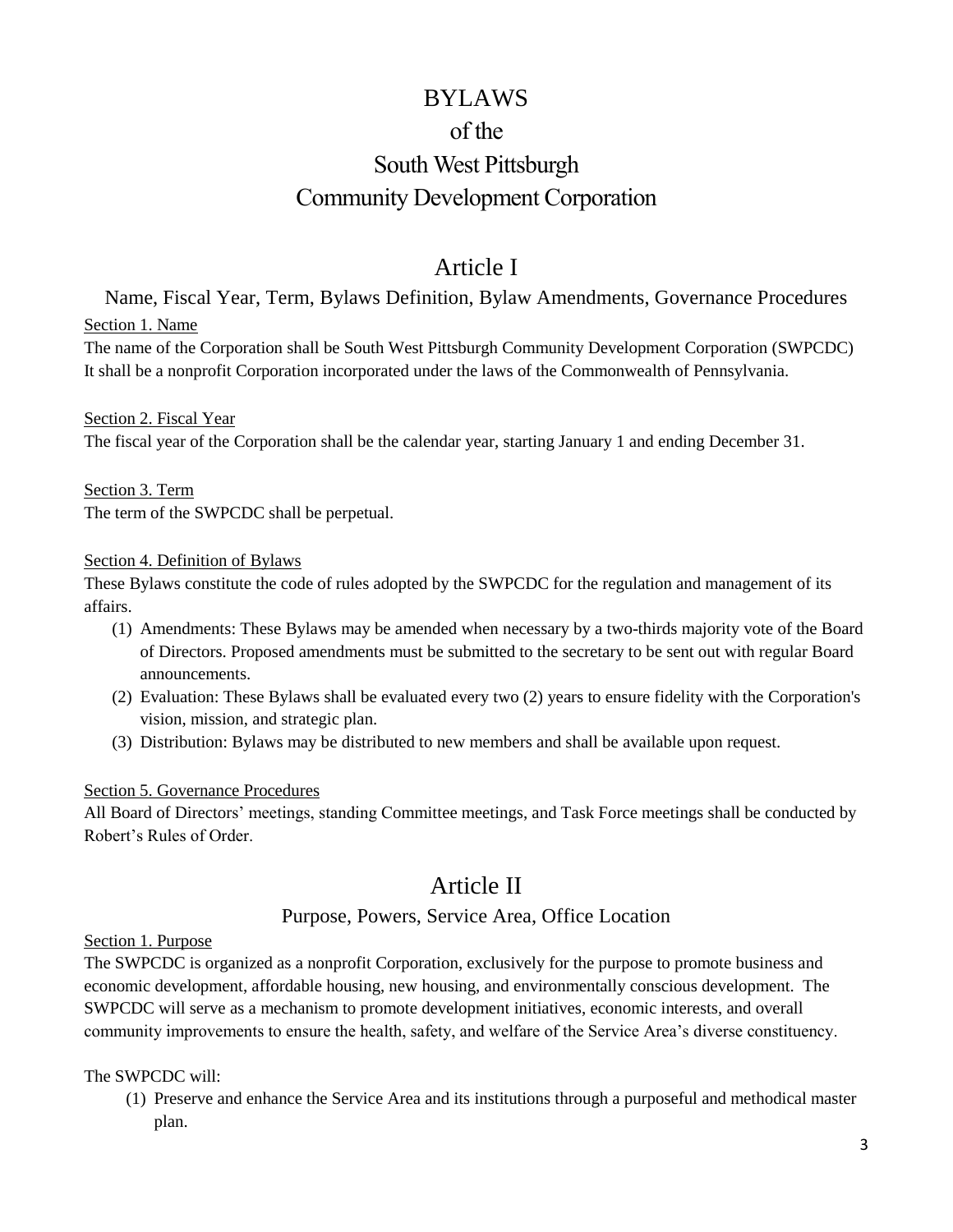- (2) Create a strategic plan to promote the viability and attractiveness of the Service Area.
- (3) Initiate, promote, and assist in housing and economic development.
- (4) Provide facilities, personnel, and funds for studies, surveys, and demonstration activities leading to effective programs to be carried out by private and public institutions and agencies directed toward the achievement of the goals of the SWPCDC.
- (5) Organize Service Area residents of all ages to identify and respond to community issues.
- (6) Provide forums for community involvement in Service Area improvement and development.
- (7) Improve the circumstances of the Service Area's low- and moderate-income residents through comprehensive housing planning.
- (8) Work cooperatively with existing public and private agencies toward the effective utilization of human resources in the community.
- (9) Acquire by purchase, gift, devise, bequest, lease, or otherwise, to own, hold, use, maintain, improve, and operate, and to sell, lease, and otherwise dispose of real and personal property to the extent authorized by law.
- (10)In general, perform and do all other acts and things incidental to or in furtherance of the accomplishment of the purposes of the SWPCDC, and to use and exercise all powers conferred by these Bylaws and by the laws of the Commonwealth of Pennsylvania.

#### <span id="page-3-0"></span>Section 2. Power

The SWPCDC is organized and shall be operated exclusively for charitable and educational purposes within the meaning of Section 501(c)(3) of the Internal Revenue Code of 1986 and the regulations thereunder, or corresponding section of any future federal tax code.

#### <span id="page-3-1"></span>Section 3. Service Area

The SWPCDC Service Area includes the following City of Pittsburgh neighborhoods: Banksville, Chartiers City, Crafton Heights, East Carnegie, Elliott, Esplen, Fairywood, Oakwood, Ridgemont, Sheraden, South Shore, West End, Westwood, and Windgap.

# <span id="page-3-2"></span>Section 4. Official Office Location

<span id="page-3-3"></span>The registered office of the SWPCDC shall be within the Service Area and determined by the Board of Directors.

# Article III

# Membership

#### <span id="page-3-5"></span><span id="page-3-4"></span>Section 1. Qualification for membership

Any resident or business owner who is interested in supporting the vision and mission of the SWPCDC may become a member.

- (1) All members must be 18 years of age or older.
- (2) Interested parties must file a membership application in such form as the Board of Directors shall prescribe, and are subject to the payment of such dues as the Board of Directors shall establish.

# <span id="page-3-6"></span>Section 2. Dues

The annual dues payable to the SWPCDC by members will be in the amount determined by Resolution of the Board of Directors. The Board shall have the power to establish dues classifications from time to time. The annual dues shall be for the calendar year in which they are paid and shall be paid on January 1.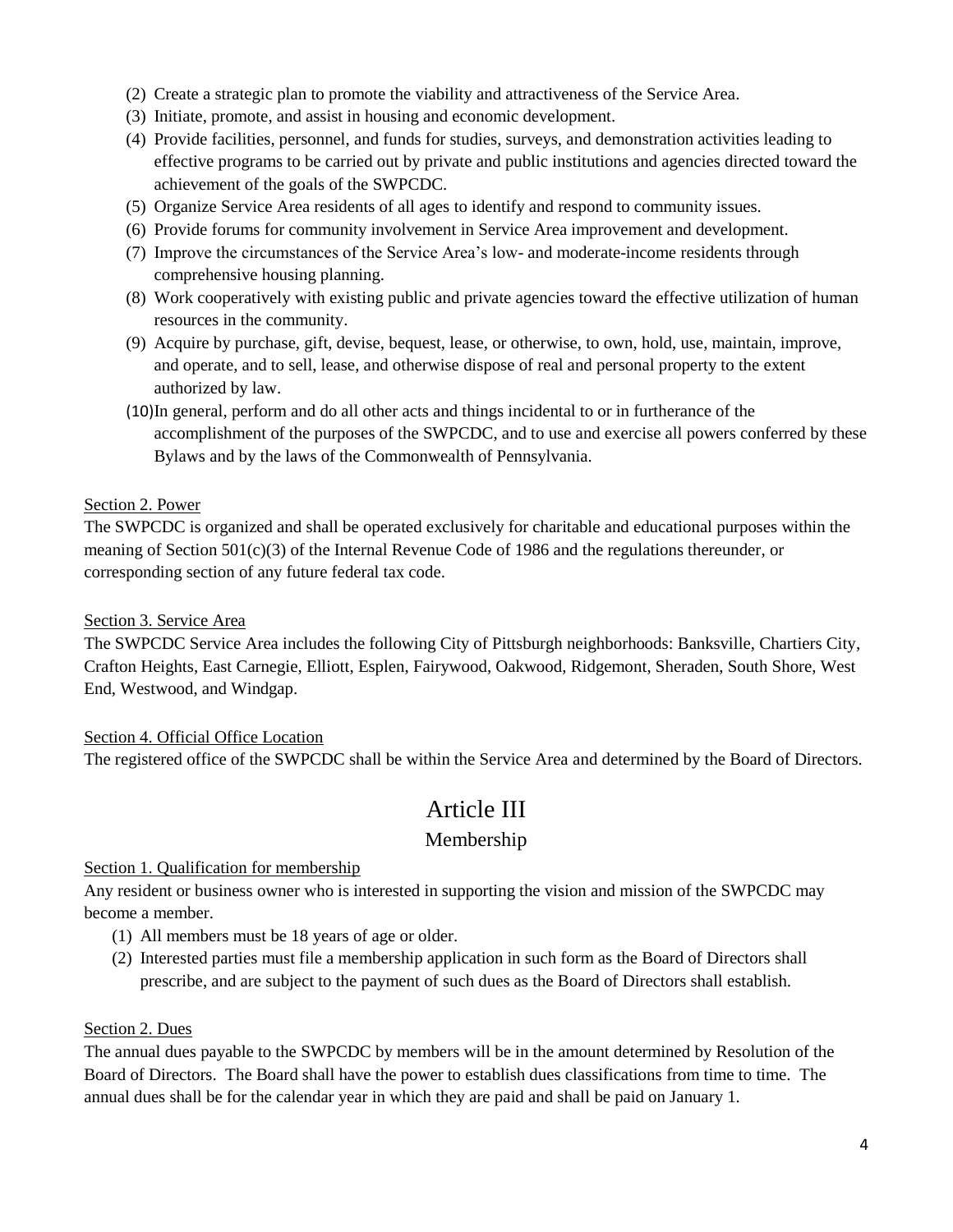# <span id="page-4-0"></span>Section 3. Voting

Resident members of the Service Area in good standing shall be entitled to one vote in SWPCDC elections. Voting members' dues must be paid no fewer than thirty (30) days before such meeting or election. Members must be present to vote. No absentee ballots are permitted.

# <span id="page-4-1"></span>Section 4. Annual Election

The annual election shall be held during the regularly scheduled Community Forum in October. The purpose of this forum is to elect resident members of the SWPCDC to the Board of Directors.

# Article IV

# Board of Directors

# <span id="page-4-4"></span><span id="page-4-3"></span><span id="page-4-2"></span>Section 1. Management

The governance and control of the SWPCDC shall be vested in a Board of Directors, members of which shall be elected in the manner provided in these Bylaws.

# <span id="page-4-5"></span>Section 2. Number of Directors

The SWPCDC shall be governed by a Board of Directors which shall consist of no fewer than nine (9) members and no more than fifteen (15) members.

- (1) One at-large seat shall be for the appointment of a Chamber of Commerce (CoC) representative. The representative must be a resident of the Service Area. It is at the discretion of the CoC who shall represent its organization.
- (2) Additional at-large seats may be established by the Board of Directors from time to time as needed.

# <span id="page-4-6"></span>Section 3. Election

- (1) The Board of Directors shall be elected at the October Community Forum and Annual Election by a vote of the present resident membership of the SWPCDC. No absentee ballots are permitted.
- (2) Any resident member wishing to run for the Board of Directors must submit a letter of intent and a resume to the Nominating Committee for the review and consideration of the entire voting membership. Nominations from the floor are not permitted.
- (3) Candidates for the Board of Directors must be a resident member of the SWPCDC in good standing sixty (60) days before the election.

# <span id="page-4-7"></span>Section 4. Term

- (1) Each Director shall be elected to serve for a term of two (2) years and may be re-elected once, thus permitting them to serve for two (2) consecutive terms (4 years). After an absence of no fewer than twelve (12) consecutive months from the Board, a Director who has served two (2) consecutive prior terms may be re-elected to the Board.
- (2) The terms of Director seats shall be staggered so that at least one-half of the seats on the Board of Directors are open for election each October.

# <span id="page-4-8"></span>Section 5. Compensation

The Board of Directors shall serve without compensation.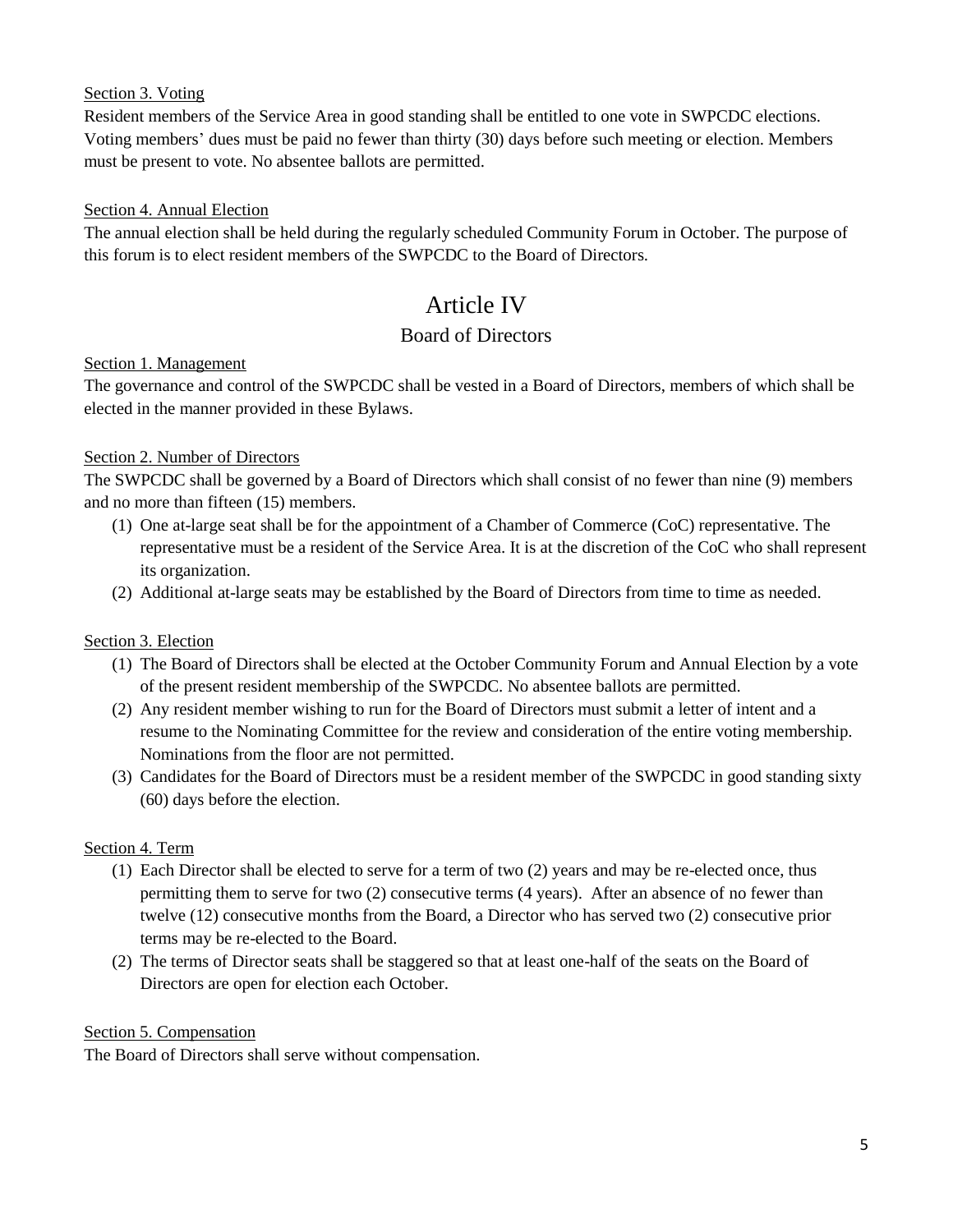# <span id="page-5-0"></span>Section 6. Director's Fiduciary Duties

A Director of the SWPCDC shall stand in a fiduciary relation to the SWPCDC and shall perform their duties as a Director (including as a member of any committee of the Board) in accordance with the standards set forth in Section 511(a) of the Corporation code, 15 PA. C.S.A. s511(a), as the same now exist and may hereafter be amended from time to time. Absent breach of fiduciary duty, lack of good faith, or self-dealing, actions taken as a Director or any failure to take any action shall be presumed to be in the best interest of the SWPCDC.

#### <span id="page-5-1"></span>Section 7. Conflict of Interest

Directors will complete the Conflict of Interest Policy created by Resolution and adopted on December 16, 2015.

#### <span id="page-5-2"></span>Section 8. Prohibitions

No substantial part of the activities of the Corporation shall be the carrying on of propaganda or otherwise attempting to influence legislation, and the Corporation shall not participate in or intervene in any political campaign on behalf of any candidate for public office (including the publishing or distribution of statements). Notwithstanding any other provision of this document, the Corporation shall not carry on any other activities not permitted to be carried on (a) by an Corporation exempt from federal income tax under Section 501(c)(3) of the Internal Revenue Code of 1986 and the regulations thereunder, or corresponding section of any future federal tax code, or (b) by an organization, contributions to which are deductible under Section 170 (c)(2) of the Internal Revenue Code, or corresponding section of any future federal tax code.

#### <span id="page-5-3"></span>Section 9. Vacancy

Vacancies, however arising, shall be filled by appointment of the president with the approval of a majority of the Board of Directors. Such appointment shall be for the unexpired term of office of the vacancy being filled. Appointments shall be from the list of candidates of the prior year's election if not already on the Board. All appointment recommendations must be resident members in good standing who have been active for more than sixty (60) days.

#### <span id="page-5-4"></span>Section 10. Resignation

Any member of the Board of Directors may resign by giving written notice of their resignation to the president or secretary of the Board of Directors. Such resignation shall be effective at the time specified in such notice, and acceptance shall not be necessary to make it effective.

#### <span id="page-5-5"></span>Section 11. Attendance Policy

Directors failing to attend two consecutive meetings of the Board are subject to review and possible termination.

#### <span id="page-5-6"></span>Section 12. Termination

A Director may be terminated for excessive unexcused absences, misrepresentation, violation of policy, or other reason. A Director may be removed from the Board by a two-thirds majority vote of the remaining Directors whenever in the Board's judgment the best interests of the SWPCDC will be served thereby.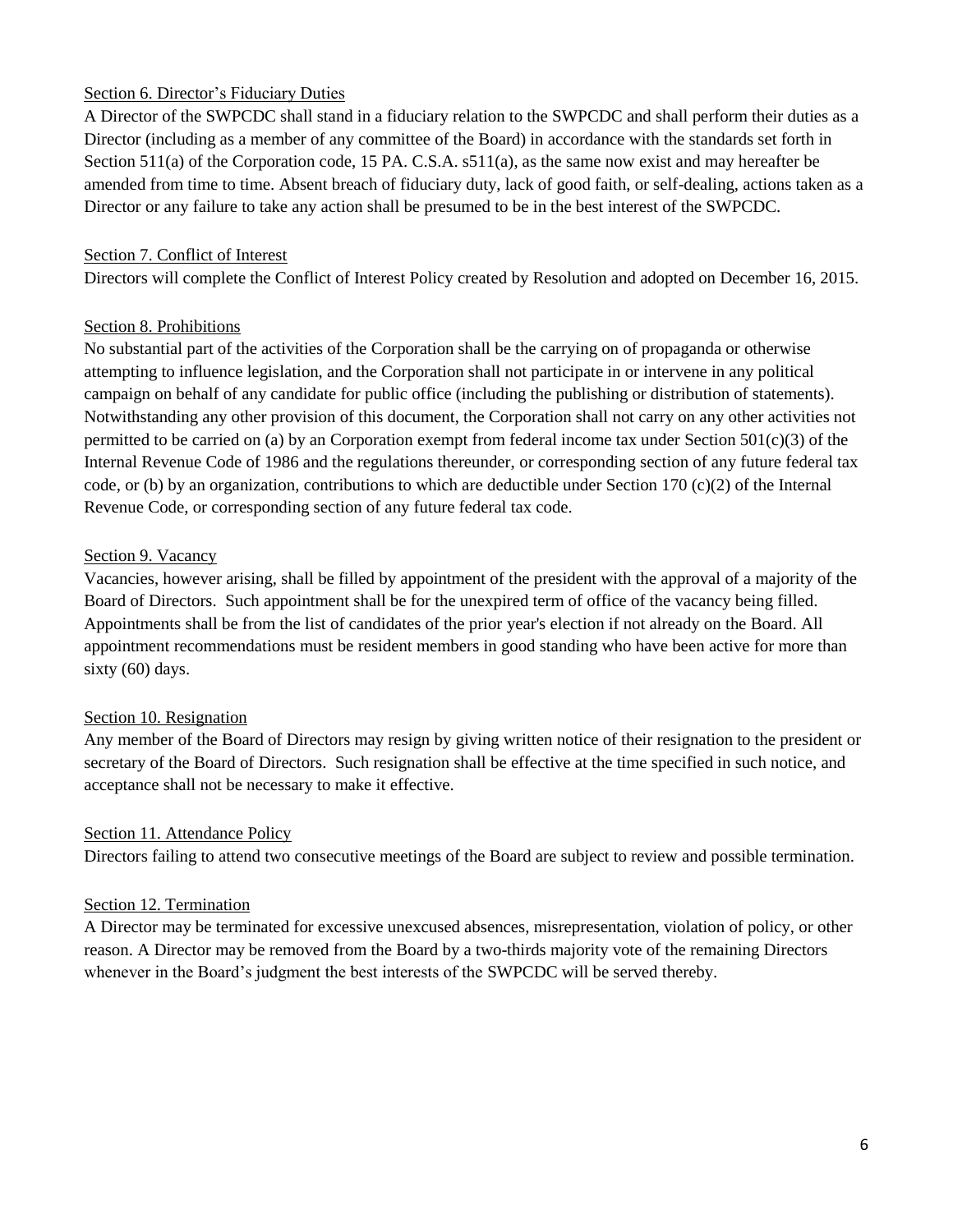# Article V

# Officers of the Board

### <span id="page-6-2"></span><span id="page-6-1"></span><span id="page-6-0"></span>Section 1. Officers and Duties

There shall be at least four (4) officers of the Board: president, vice president, treasurer, and secretary. Additional vice presidents may be included as deemed necessary by the Board. Officers shall perform duties as prescribed by the Board of Directors or the president.

Standing duties are as follows:

- (1) President- The president shall preside at all meetings of the Board of Directors, Community Forums, and Annual Elections. The president shall be responsible for having all orders and Resolutions of the Board of Directors put into effect. As authorized by the Board of Directors, the president shall execute on behalf of the SWPCDC and may affix, or cause to be affixed, the corporate seal to all instruments requiring such execution, except to the extent that signing and execution thereof are expressly delegated to some other person. The president shall perform such other duties as are prescribed by the Board of Directors. Unless otherwise provided for in these Bylaws, the president shall be an ex officio voting member of each task force.
- (2) Vice President- The vice president shall respectively have such powers and perform such duties as may be assigned to them by the Board of Directors or the president. In the absence or disability of the president, the vice president shall perform the duties and exercise the power of the resident.
- (3) Secretary- The secretary shall attend all meetings of the Board of Directors, Community Forums, and Annual Elections and record the proceedings of such meetings in the minutes. The secretary shall give, or cause to be given, notice of annual and regular meetings of the Board of Directors. The secretary shall keep in safe custody the corporate seal of the SWPCDC and when authorized by the president or the Board of Directors, cause it to be affixed to any instruments requiring it.
- (4) Treasurer- The treasurer shall chair the Budget and Finance Committee, be the custodian of the Corporation's funds and bank account, sign checks authorizing expenditures of the Corporation, and assist the Executive Director in the preparation of Annual Budget.

# <span id="page-6-3"></span>Section 2. Election

Election of officers should occur annually before the start of the fiscal year. The Board of Directors shall elect the officers at the first Board meeting following the October Community Forum and Annual Election. All officers must be Directors. Certain duties of the officers may be assigned by the Board to an agent or employee of the SWPCDC. Interested Directors can nominate themselves or be nominated by another Director.

# <span id="page-6-4"></span>Section 3. Term

Each officer shall be elected to a one (1) year term and shall hold office until the end of that term and until the election of a successor, or such officer's earlier death, resignation or removal. No officer may be elected to serve more than two (2) consecutive terms of one (1) year in duration.

# <span id="page-6-5"></span>Section 4. Vacancy

Any vacancy created by the death, resignation, or removal of any officer may be filled by the Board at a meeting of the Board, upon nomination by a Director and approval by a majority vote. A vacancy created by the death, resignation, or removal of the president may be filled by the vice president until the Board elects a new president.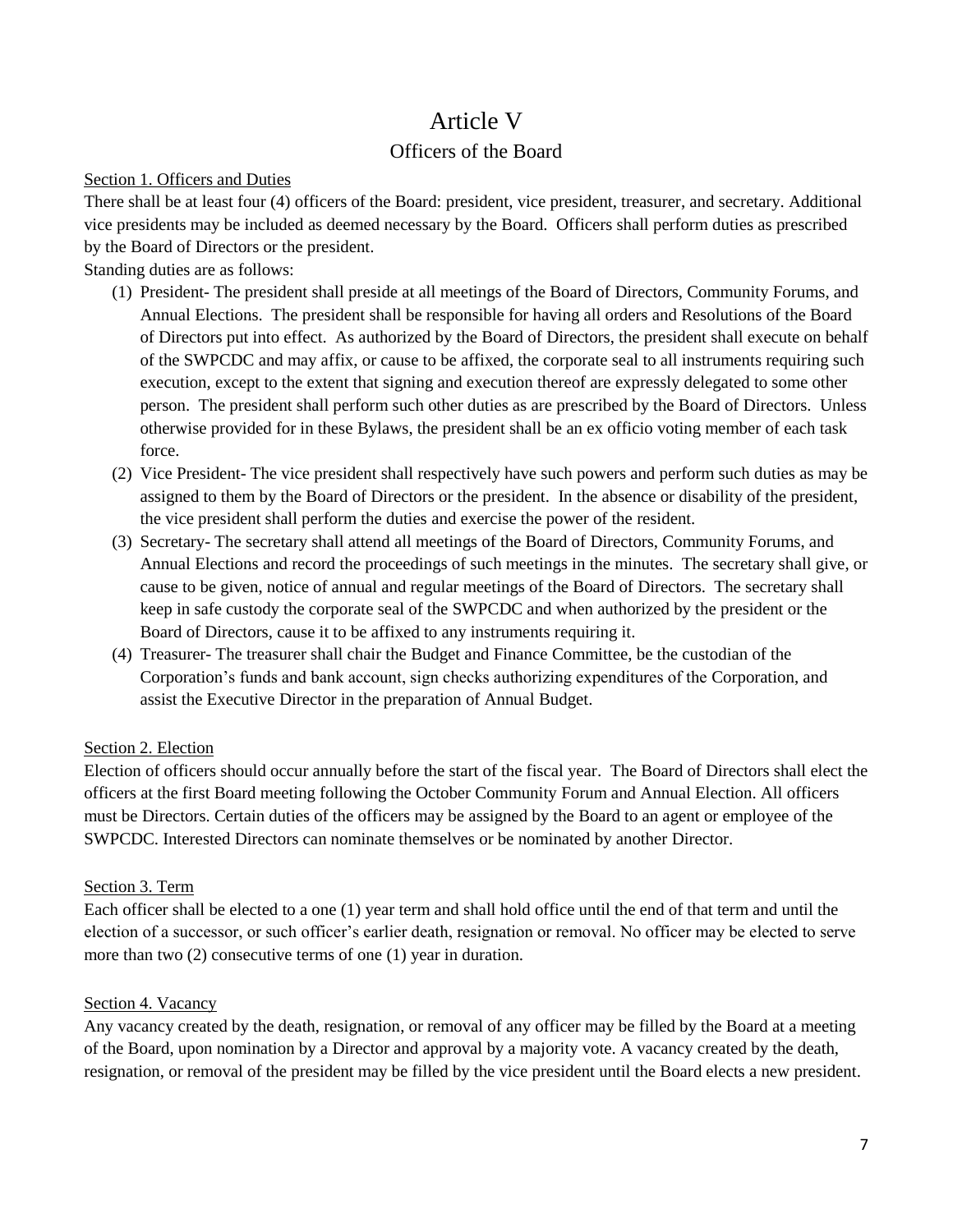#### <span id="page-7-0"></span>Section 5. Resignation

Any officer may resign at any time by giving written notice to the president. The president may resign at any time by giving written notice to the secretary. Such resignation shall be effective at the time specified in such notice, and acceptance shall not be necessary to make it effective.

#### <span id="page-7-1"></span>Section 6. Termination

Any elected or appointed officer may be removed at any time by the Board in the same manner and for the same reasons as provided herein for the removal of Directors, whenever in the Board's judgment the best interests of the SWPCDC will be served thereby.

# Article VI

# Board of Directors' Meetings

#### <span id="page-7-4"></span><span id="page-7-3"></span><span id="page-7-2"></span>Section 1. Location

All Board of Directors' meetings shall be held at the principal office of the SWPCDC. Meetings shall be conducted prior to each monthly Community Forum, as to keep the public and membership apprised of the SWPCDC's business.

#### <span id="page-7-5"></span>Section 2. Special or Emergency Board Meetings

Special or emergency meetings of the Board shall be called upon at the request of the president, or one-third of the Board. Notice of a special meeting shall be sent out by the secretary to each Director at least two (2) days in advance.

# <span id="page-7-6"></span>Section 3. Notice of Meeting

A written notice stating the purpose, the place, the date, and the hour of all meetings shall be given at least seven (7) days before the meeting to Directors entitled to vote; and to each person who is otherwise entitled to such notice. Such notice shall be given by email, by USPS addressed to such member at the member's address as it appears in the records of the SWPCDC, or by leaving such notice with the member or at the member's residence or usual place of business.

# Article VII

# Community Forums

#### <span id="page-7-9"></span><span id="page-7-8"></span><span id="page-7-7"></span>Section 1. Purpose

Community Forum Meetings are held to provide an open forum for any individual (regardless of membership status) to offer opinions, guidance, and advice to the Board of Directors of the SWPCDC on the affairs of the SWPCDC and the interests of the community. Community Forums shall be held in the Service Area on a schedule established by the Board of Directors at their first meeting after the October Community Forum and Annual Election. Community Forums shall be held on the third (3rd) Tuesday of every month at 6:30PM.

#### <span id="page-7-10"></span>Section 2. Location

All Community Forums shall be held in a public space that is conducive to meetings and must be within the Service Area. The Board of Directors shall determine a permanent public space.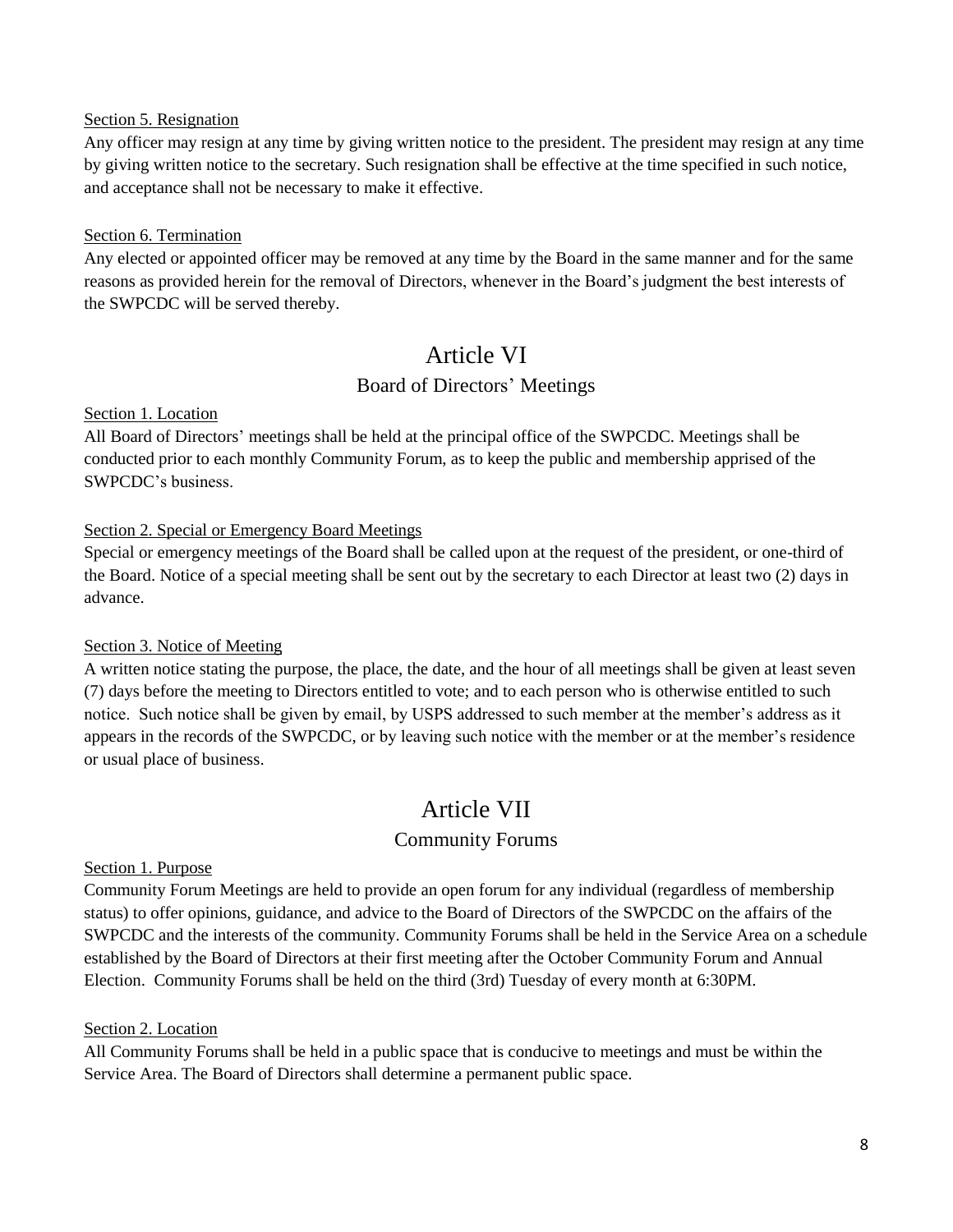#### <span id="page-8-0"></span>Section 3. Special Community Forums

Special Community Forum meetings may be called by the Executive Committee of the Board of Directors to discuss community issues. Public notice of these meetings will be given at least three (3) days before the date.

#### <span id="page-8-1"></span>Section 4. Notice of Forum

A written notice stating the purpose, the place, the date, and the hour of all Forums shall be given at least seven (7) days before the Forum to members entitled to vote; and to each member who is otherwise entitled to such notice. Such notice shall be given by email, by USPS addressed to such member at the member's address as it appears in the records of the SWPCDC, or by leaving such notice with the member or at the member's residence or usual place of business.

# Article VIII

# Standing Committees and Task Forces

#### <span id="page-8-4"></span><span id="page-8-3"></span><span id="page-8-2"></span>Section 1. Standing Committees

#### *Executive Committee*

The Executive Committee shall consist of the officers of the Board and other Directors as appointed by the Board. This committee shall have the power to act on behalf of the full Board between regular Board meetings, or in case of an emergency. The Board must ratify actions taken by the Executive Committee at its next meeting.

#### *Nominating Committee*

A Nominating Committee of at least three (3) persons, one (1) of whom must be a SWPCDC member in good standing but not a Director. Members may volunteer to serve on the Nominating Committee. The Board of Directors must approve and confirm committee members.

- (1) The Nominating Committee shall identify the best candidate for each office. The Bylaws should not tie the hands of the committee to find more than one (1) person to fill each slot; the committee should find the best candidate for each office. Persons serving on the committee may be nominated for office.
- (2) The committee must be given a copy of the resident membership list, the Bylaws, a description of the duties of the Board, and the eligibility requirements. The committee must carefully review the eligibility requirements and see that the nominees meet these requirements.
- (3) The committee should meet, carefully review the provided documents, and select the resident members who they think will do the best job in each office. The committee should contact each nominee to confirm that they are willing to serve if elected.
- (4) No nominations will be taken from the floor.
- (5) No one should be nominated without their consent. If an elected person declines to serve, the election of that person is null and void. The Tellers Committee will present the person with the next highest number of votes to fill the seat.
- (6) If anyone is elected, and it is discovered after the election that the person is not eligible, the election of that person is null and void. If an election is thus vacated, the Tellers Committee will present the person with the next highest number of votes to fill the seat.

Report of the Nominating Committee must be announced before commencing the election at the October Community Forum and Annual Election. The report of the Nominating Committee is usually given under "special orders" by the president. If the president is not in attendance, the vice-president will act in the president's absence. When called on to give the report, the chairperson of the Nominating Committee states the nominations. e.g.,

"The Nominating Committee submits the following nominations: [candidates' names]" [hands the candidates' names written on a sheet of paper to the president and sits down]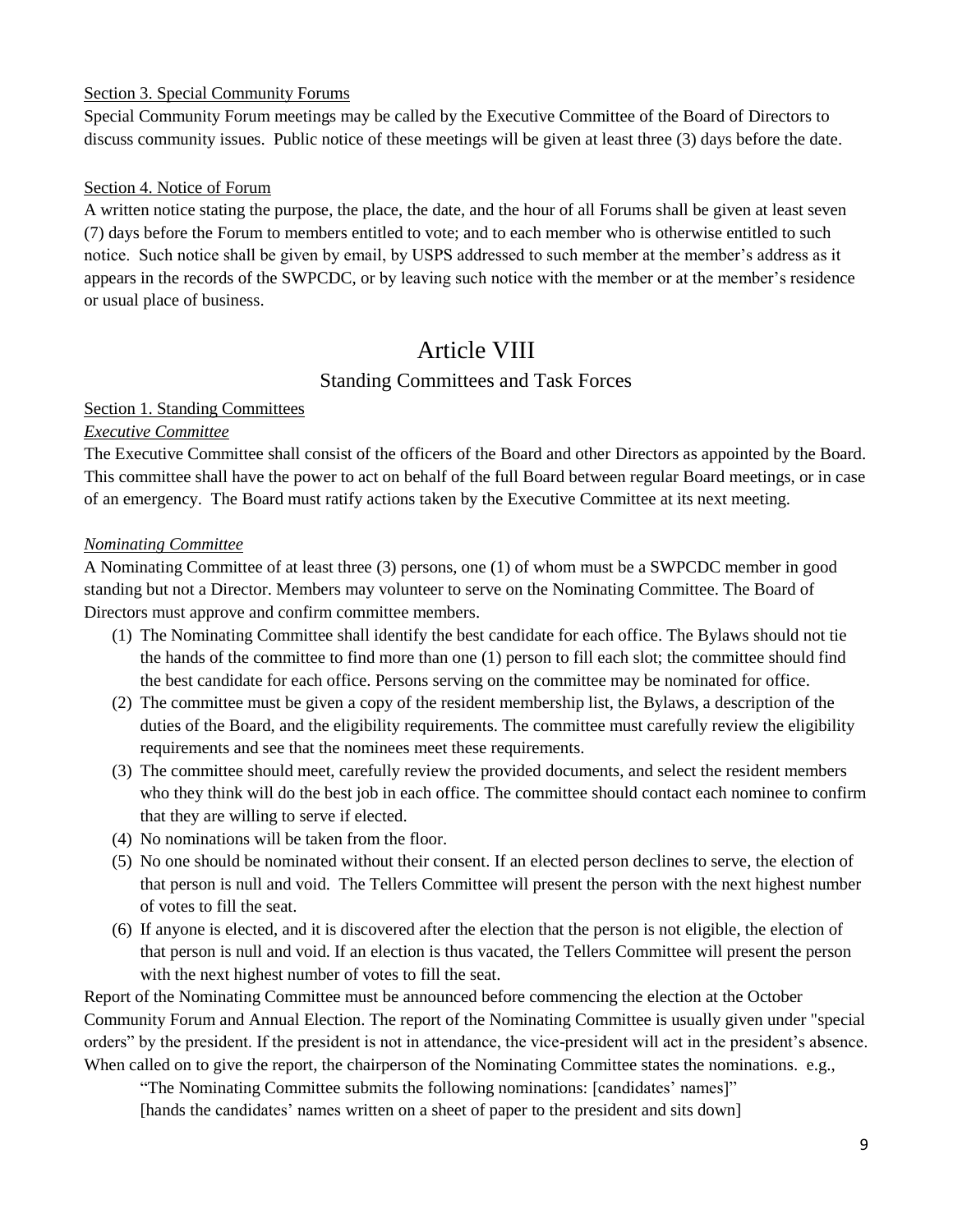# *Tellers Committee*

The Tellers Committee shall be appointed by the president and confirmed by the Board every August.

- (1) The Tellers Committee has four (4) to six (6) members. A maximum of one (1) member of the Tellers Committee may be a non-member of SWPCDC. It is preferred that they are not Directors.
- (2) The Tellers Committee is responsible for the following in the October Annual Election:
	- a. preparing the ballots;
	- b. distributing ballots to those qualified to vote;
	- c. monitoring campaigning by candidates;
	- d. collecting the ballots;
	- e. counting the votes;
	- f. reporting the election results at the October Community Forum;
	- g. in general, assuring a fair election.

#### *Budget and Finance Committee*

The treasurer is chair of the Budget and Finance Committee, which includes three (3) other Directors. The Budget and Finance Committee is responsible for developing and reviewing fiscal procedures and reviewing the annual budget with staff and other Directors.

- (1) The fiscal year is defined in Article I, Section 2.
- (2) The Board must approve the budget, and all expenditures must be within the budget. Any major change in the budget must be approved by the Board or the Executive Committee.
- (3) Annual reports must be submitted to the Board showing income, expenditures and pending income.
- (4) The financial records of the SWPCDC are public information and shall be made available to the membership, Directors, and the public.

#### *Housing and Development Committee*

The Housing and Development Committee shall consist of no fewer than five (5) and no more than twelve (12) members.

- (1) The Housing and Development Committee shall actively monitor housing situations and opportunities throughout the Service Area and participate in development planning.
- (2) Interested Directors and CDC members may volunteer to participate on this committee.
- (3) No fewer than three (3) seats will be held by resident members of Community Development Block Grant (CDBG) tracts.
- (4) No more than half of the committee may be Directors.

#### *Fundraising Committee*

The duties of the Fundraising Committee are to raise funds for the fiscal solvency of the SWPCDC. Duties are not limited and may include:

- (1) Raise funds to promote the mission and vision of the SWPCDC.
- (2) Raise funds or secure sponsorships for future activities, programs, studies, or needs that the Board of Directors deems necessary.
- (3) Raise funds or secure sponsorships to procure necessary office equipment.
- (4) Raise funds or secure sponsorships to publish a membership newsletter.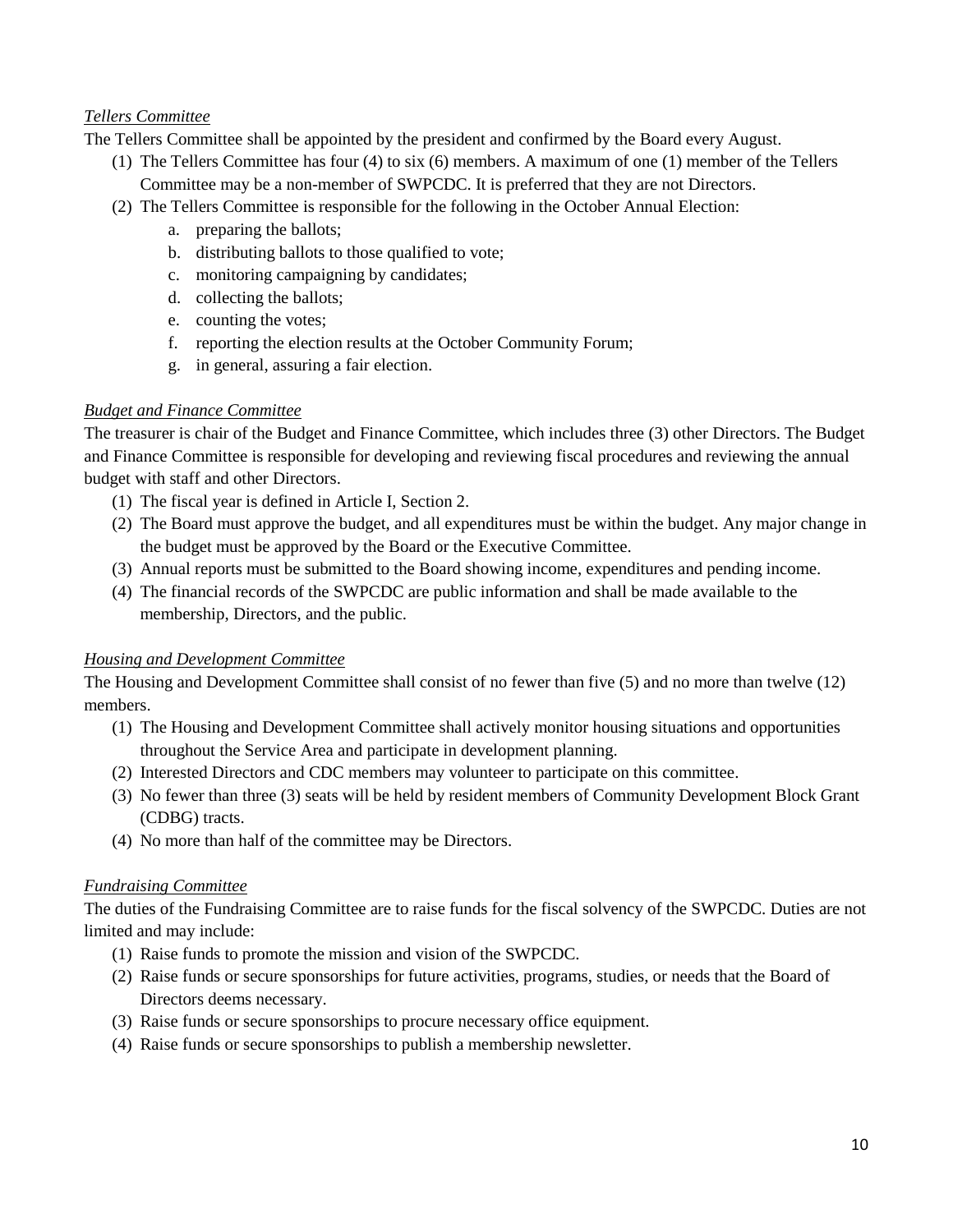### <span id="page-10-0"></span>Section 2. Task Forces

The Board of Directors of the SWPCDC may establish such Task Forces as it deems necessary.

- (1) Task Forces shall perform such duties as the Board may direct.
- (2) Task Forces must align activities and purpose according to the mission and vision of the SWPCDC.
- (3) Task Forces shall have at least one resident member of each Community Development Block Grant Census Tract (CDBG).
- (4) The Board of Directors must approve and confirm Task Force Chairpersons at a regular Board meeting. Task Force Chairpersons must be SWPCDC members in good standing who volunteer or are otherwise identified by a Director.
- (5) Task Forces shall only have such power and authority as delegated by the Board of Directors and shall regularly report on their activities and advise the Board in the areas of responsibility assigned.
- (6) The Board of Directors may disband a Task Force and withdraw their authority whenever in the Board's judgment the best interests of the SWPCDC will be served thereby.

# Article IX

# Communication

#### <span id="page-10-3"></span><span id="page-10-2"></span><span id="page-10-1"></span>Section 1. Official communication

Official communication shall be the duty of the Executive Director. In the absence of the Executive Director, the Executive Committee or Board of Directors may act to ensure the SWPCDC is represented.

#### <span id="page-10-4"></span>Section 2. Prohibitions

At no time may a Director or the executive committee speak on behalf of the SWPCDC unless the entire Board is notified. If a statement is deemed necessary, the Executive Committee must notify the remaining Board of the correspondence.

# <span id="page-10-5"></span>Section 3. Communication Standards

<span id="page-10-6"></span>All communication will follow the prescribed communications and media plan.

# Article X

# Execution of Documents

<span id="page-10-8"></span><span id="page-10-7"></span>Section 1. Checks

All checks, drafts, and orders for payment of money shall be signed in the name of the SWPCDC and shall be countersigned by the president, treasurer, Executive Director, or by such officers or Directors as the Board of Directors shall from time-to-time designate for that purpose.

# <span id="page-10-9"></span>Section 2. Contracts and Conveyances

The Board of Directors shall have the power to designate the officers and agents who shall have authority to execute any instrument on behalf of this SWPCDC.

# <span id="page-10-10"></span>Section 3. Gifts

The Board of Directors may accept on behalf of the SWPCDC any contribution, gift, bequest, or device for the general purposes or any special purpose of the SWPCDC.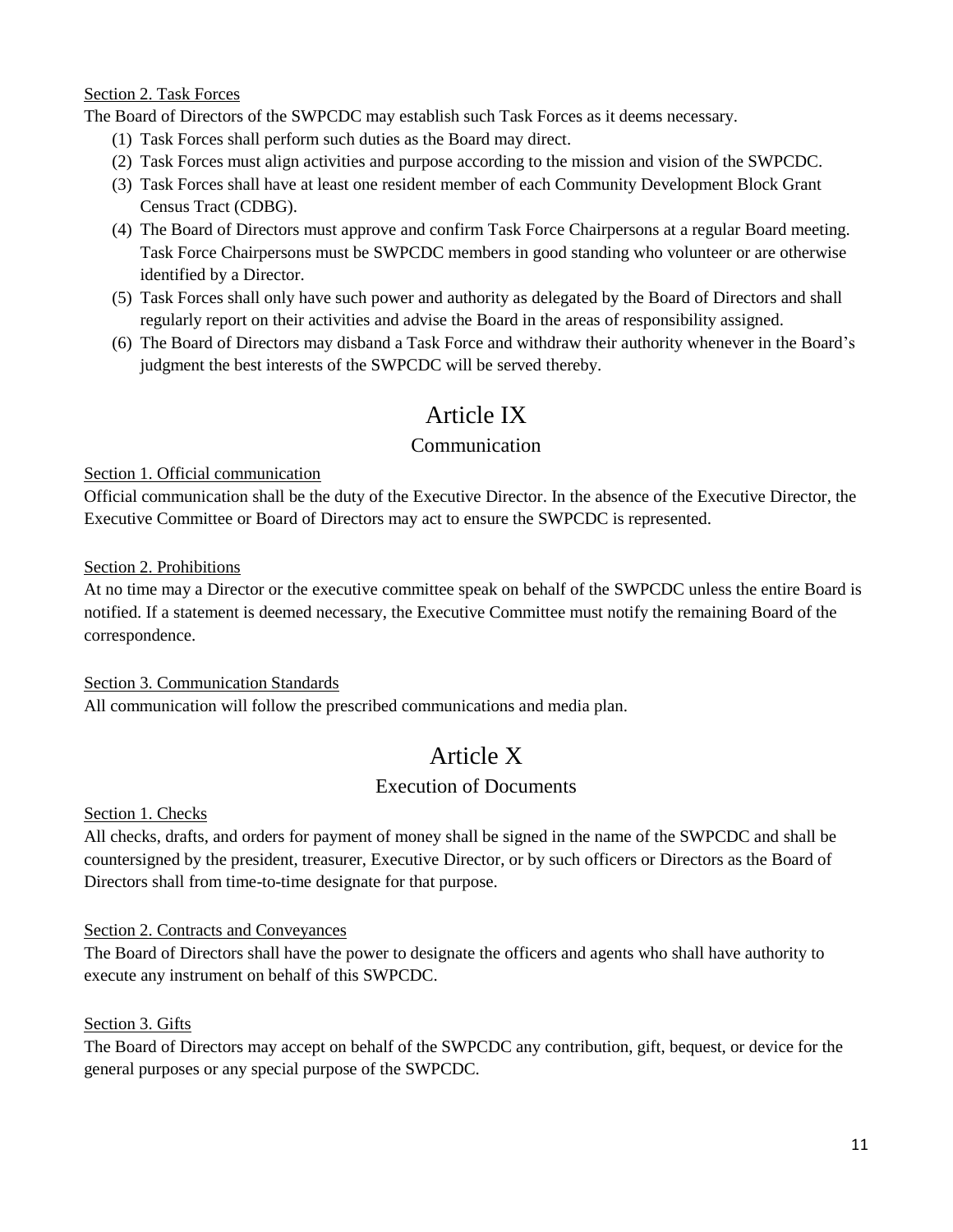# <span id="page-11-0"></span>Section 4. Gifts to others

No grant, gift, or contribution to another organization shall be made without authorization of the Board of Directors.

### <span id="page-11-1"></span>Section 5. Borrowing

No officer, agent, or employee of the SWPCDC shall have any power or authority to borrow money on its behalf, to pledge its credit, or to pledge its property, except to the extent of the authority delegated to such officer, agent, or employee by a Resolution of the Board of Directors.

### <span id="page-11-2"></span>Section 6. Power to Appoint Agents

The Board of Directors shall have the power to appoint such agents as the Board may deem necessary for transactions for the business of the SWPCDC.

#### <span id="page-11-3"></span>Section 7. Removal of Agents

<span id="page-11-4"></span>Any agent may be removed by a simple majority vote of the Board of Directors.

# Article XI

# Equal Opportunity and Antidiscrimination Policy

<span id="page-11-5"></span>The South West Pittsburgh Community Development Corporation does not discriminate against a person or persons based on race, color, religion, sex, handicap, familial status, national origin, sexual orientation, or gender identity.

The SWPCDC is committed to providing an environment free from discrimination and prohibits harassment of its employees, applicants, members, and volunteers, including sexual harassment.

The SWPCDC will implement by Resolution an anti-discrimination policy to fully comply with applicable federal, state, and local law.

# Article XII

# Indemnification

# <span id="page-11-7"></span><span id="page-11-6"></span>Section 1. Indemnification by the Corporation

To the extent not inconsistent with applicable law, every person (and the errors and personal representatives of such person) who is or was a Director, officer, employee, or agent of the Corporation shall be indemnified by the Corporation against all liability and reasonable expense that may be incurred by them in connection with or resulting from any claim, action, suit, or proceeding :

- (1) if such claim is wholly successful with respect to it or,
- (2) if not wholly successful, then if such a person is determined as provided in these Bylaws to have acted in good faith, in what they reasonably believed to be the best interests of the Corporation (or, in any case not involving the person's official capacity with the Corporation, and what they reasonably believed to be not opposed to the best interest of the Corporation) and, in addition, with respect to any criminal action or proceeding, is determined to have had reasonable cause to believe that the conduct was lawful (or no reasonable cause to believe that such conduct was unlawful) then the Corporation shall indemnify the person. The termination of any claim, action, suit, or proceeding, by judgment, settlement (whether with or without court approval), or conviction, or upon a plea of guilty or of nolo contendere or its equivalent, shall not create a presumption that a person did not meet the standards of conduct set forth in these Bylaws.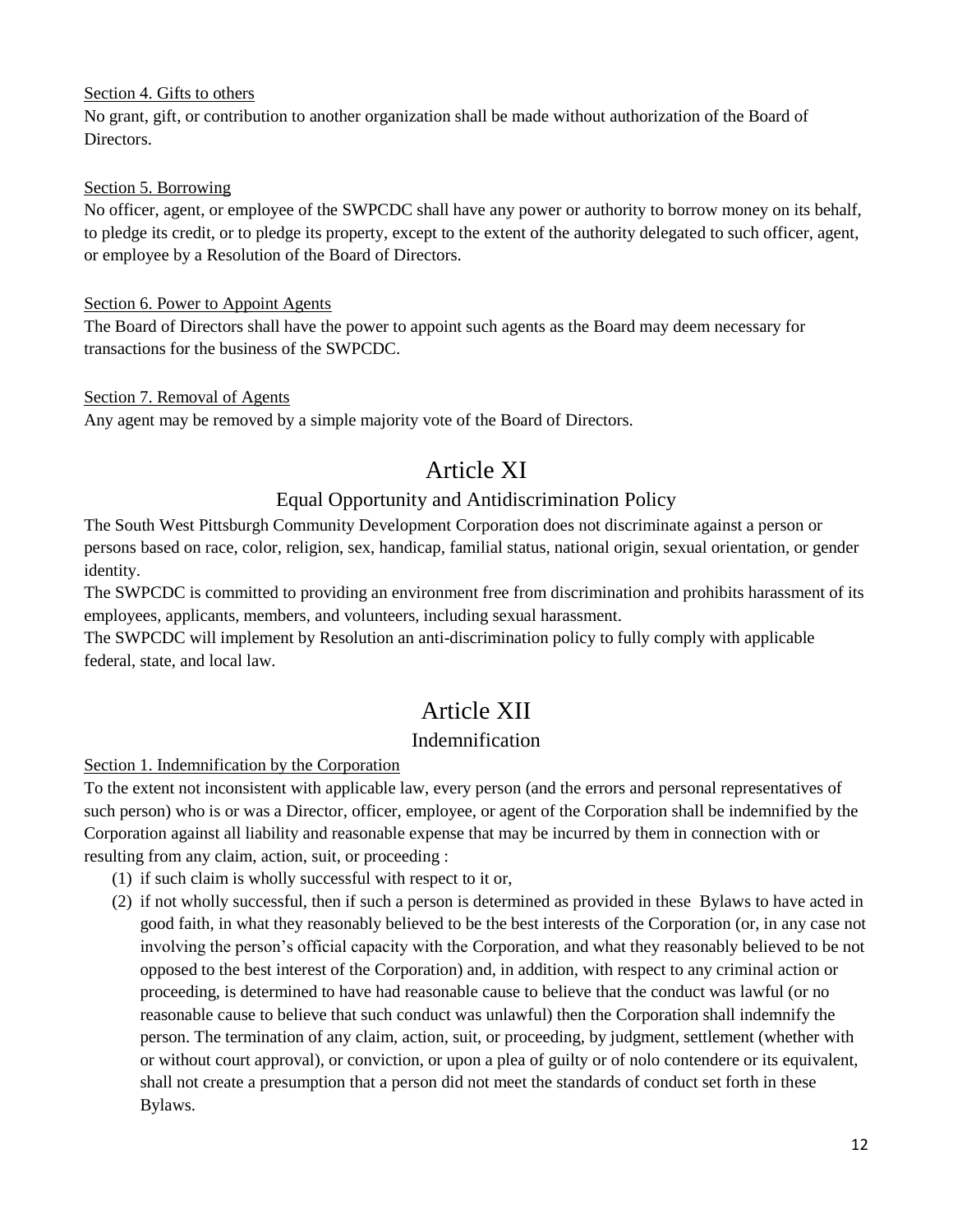#### Section 2. Definitions

As used herein, the terms "claim, action, suit, or proceeding" shall include any threatened, pending, or completed claim, action, suit, or proceeding and all appeals thereof (whether brought by or in the rates of this Corporation, any other Corporation, or otherwise), civil, criminal, administrative, or investigative, whether formal or informal, in which a person (or their heirs or personal representatives) may become involved, as a party or otherwise:

- (1) by reason of their having been a Director, officer, employee, or agent of the Corporation, or of any Corporation where they served as such at the request of the Corporation, or
- (2) by reason of their acting or having acted in any capacity in a Corporation, partnership, joint venture, association, trust, or other Corporation or entity where they served as such at the request of the Corporation, or
- (3) by reason of any action taken or not taken by them in any such capacity, whether they continue in such capacity at the time such liability or expense shall have been incurred.

As used herein, the terms "liability" and "expense" shall include, but shall not be limited to, counsel fees and disbursements, and amounts of judgments, fines, or penalties against, and amounts paid in settlement by or on behalf of, a person.

As used herein, the term "wholly successful" shall mean: termination of any action, suit, or proceeding against the person in question without any finding of liability or guilt against them; approval by a court, with knowledge of the indemnity, herein provided, of a settlement of any action, suit, or proceeding; or the expiration of a reasonable period after the making of any claim or threat of any action, suit, or proceeding without the institution of the same, without any payment or promise made to include a settlement.

#### Section 3. Entitlement to Indemnification

Every person claiming indemnification hereunder (other than one who has been wholly successful with respect to any claim, action, suit, or proceeding) shall be entitled to indemnification if special independent counsel, which may be regular counsel of the Corporation or other disinterested person or persons, in either case selected by the Board of Directors, whether or not a disinterested quorum exists (such counsel or person or persons being hereinafter called the "Referee"), shall deliver to the Corporation a written finding that such person has met the standards of conduct set forth in these Bylaws and if the Board of Directors, acting upon such written finding, so determines. The person claiming indemnification shall, if requested, appear before the Referee and answer questions which the Referee deems relevant and shall be given ample opportunity to present to the Referee evidence upon which they rely for indemnification. The Corporation shall, at the request of the Referee, make available facts, opinions, or other evidence in any way relevant to the Referee's findings that are within the possession or control of the Corporation.

# Section 4. Relationship to other rights

The right of indemnification provided in these Bylaws shall be in addition to any rights to which any person otherwise may be entitled.

#### Section 5. Extent of indemnification

Irrespective of the provisions of these Bylaws, the Board of Directors may, at any time and from time to time, approve indemnification of Directors, officers, employees, agents, or other persons to the fullest extent permitted by applicable law, or, if not permitted, then to any extent not prohibited by such law, whether on account of past or future transactions.